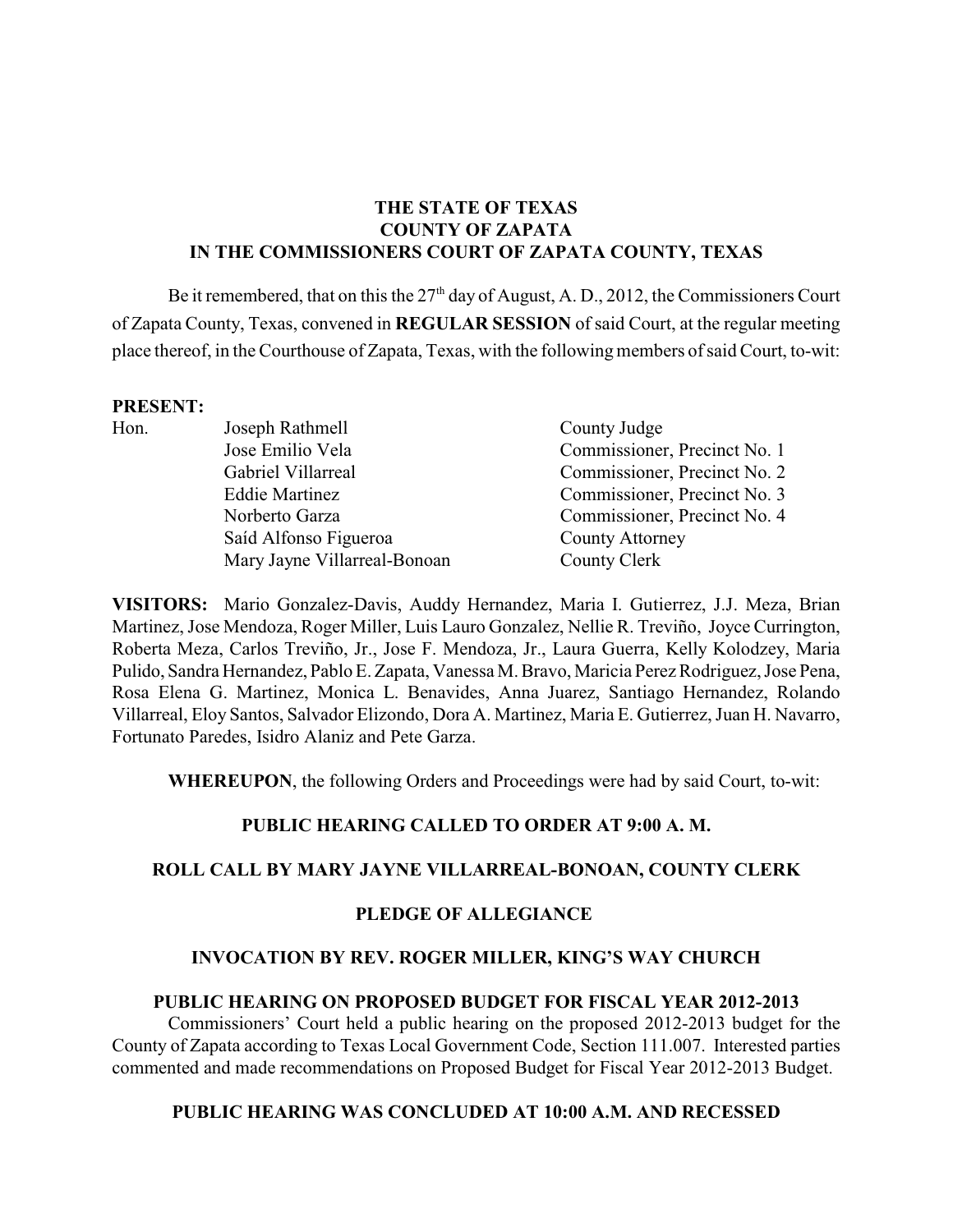## **COMMISSIONERS' COURT MEETING WAS CALLED TO ORDER AT 10:10 A.M.**

## **ROLL CALL BY MARY JAYNE VILLARREAL-BONOAN, COUNTY CLERK**

## **MINUTES FOR PREVIOUS MEETINGS WILL BE APPROVED AT THE NEXT REGULAR COMMISSIONERS COURT MEETING**

### **COMMUNICATIONS**

Sheriff Gonzalez address Commissioners Court regarding an account that is being questioned. Sheriff Gonzalez stated that the account had been opened in 1985 by former Sheriff Villarreal. Copies of statements are provided to County Treasurer's Office on a monthly basis for inclusion in audits. He further stated that this account had been authorized by Commissioners Court in 2007. Bank statements dated back to 2001, invoices and check registers are also available for review by anyone who is interested.

Mrs. Nellie R. Treviño addressed the court and recommended that the health care plan be addressed before the budget is adopted. Kelly Kolodzey from TAC Health and Employee Benefits explained different health care options available to the county.

### **ORDER APPROVING INVOICES**

Motion was made by Commissioner Martinez, seconded by Commissioner Garza, to approve invoices as presented by Triunfo Gonzalez, County Auditor. Commissioner Vela pointed out that invoices were still being paid to J.D. Networks. He also stated that invoices paid to Quick Air should be paid from the line item pertaining to repairs.

The above motion, being put to a vote, was approved by the affirmative vote of all members of the Court.

## **ORDER APPROVING CONSTRUCTION OF CONCRETE HELIPAD**

Motion was made by Commissioner Martinez, seconded by Commissioner Garza, to approve the construction of a concrete helipad, 30' x 30', on the corner of Rathmell & Lincoln (located next to the Gateway Clinic) and to be paid from the Tobacco Fund as requested by Juan Jose Meza, Fire Chief.

The above motion, being put to a vote, was approved by the affirmative vote of all members of the Court.

### **ORDER APPROVING HEALTH INSURANCE RENEWAL FOR FISCAL YEAR 2012-2013**

Motion was made by Commissioner Martinez, seconded by Commissioner Garza, to approve the Health Insurance Renewal for Fiscal Year 2012-2013 and approve the TAC Plan 800 NG RX 3 ANG as requested by Nellie Trevino, Personnel Department.

The above motion, being put to a vote, was approved by the affirmative vote of all members of the Court.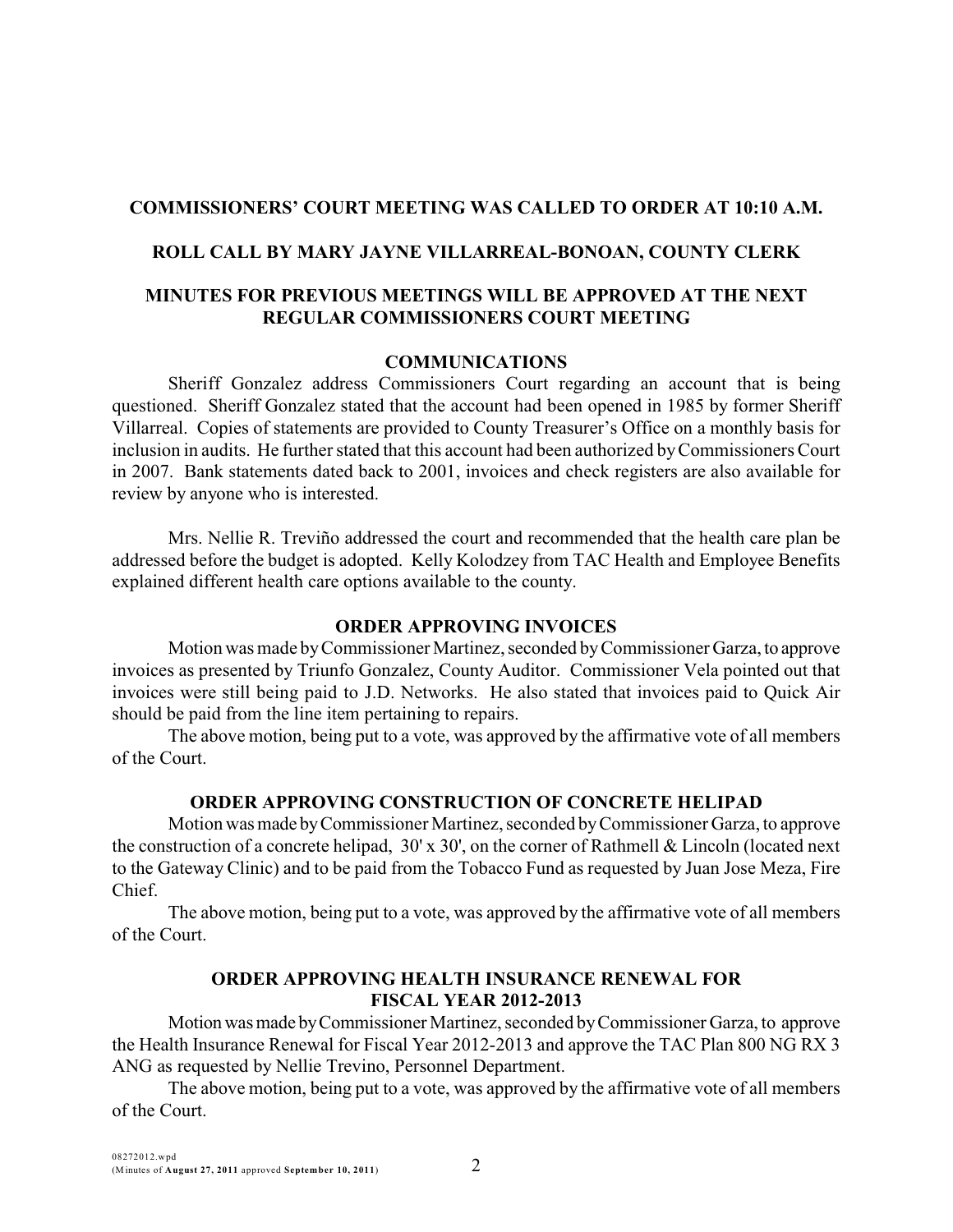#### **ORDER ADOPTING COUNTY BUDGET FOR FISCAL YEAR 2012-2013**

Motion was made by Commissioner Garza, seconded by Commissioner Martinez, to adopt and approve the County Budget for Fiscal Year 2012-2013, as presented. Vacancies will be deleted and transfers will remain. Sheriff's Office mechanic's position will be transferred to Maintenance Department. This agenda item was as requested by Triunfo Gonzalez, County Auditor.

The above motion, being put to a vote, was approved by the affirmative vote of all members of the Court.

### **ORDER APPROVING TAX RATE FOR FISCAL YEAR 2011-2012**

Motion was made by Commissioner Martinez, seconded by Commissioner Garza, to approve the tax rate of \$0.810000 per \$100 valuation for Fiscal Year 2012-2013 in accordance with Local Government Code Sections 111.007-111.010 by executing an "Order Setting the Tax Rate for 2012-2013" as requested by Triunfo Gonzalez, County Auditor, and that the Order Setting the Tax Rate be approved as follows:

| ΤΟΤΑΙ. ΤΑΧ | 0.810000 |
|------------|----------|

as requested by Triunfo Gonzalez, County Auditor.

The above motion, being put to a vote, was approved by the affirmative vote of all members of the Court.

### **ORDER APPROVING GENERAL ORDER OF PERSONNEL FOR FISCAL YEAR 2012-2013**

Motion was made by Commissioner Martinez, seconded by Commissioner Garza, to approve request by County Auditor Triunfo Gonzalez, to set salaries and the number of positions by approving the "General Order of Personnel for Fiscal Year 2012-2013."

The above motion, being put to a vote, was approved by the affirmative vote of all members of the Court.

## **ORDER APPROVING OPERATIONAL GENERAL ORDER FOR FISCAL YEAR 2012-2013**

Motion was made by Commissioner Martinez, seconded by Commissioner Villarreal, to approve request by County Auditor Triunfo Gonzalez, to set salaries and the number of positions by approving the "Operational General Order for Fiscal Year 2012-2013."

The above motion, being put to a vote, was approved by the affirmative vote of all members of the Court.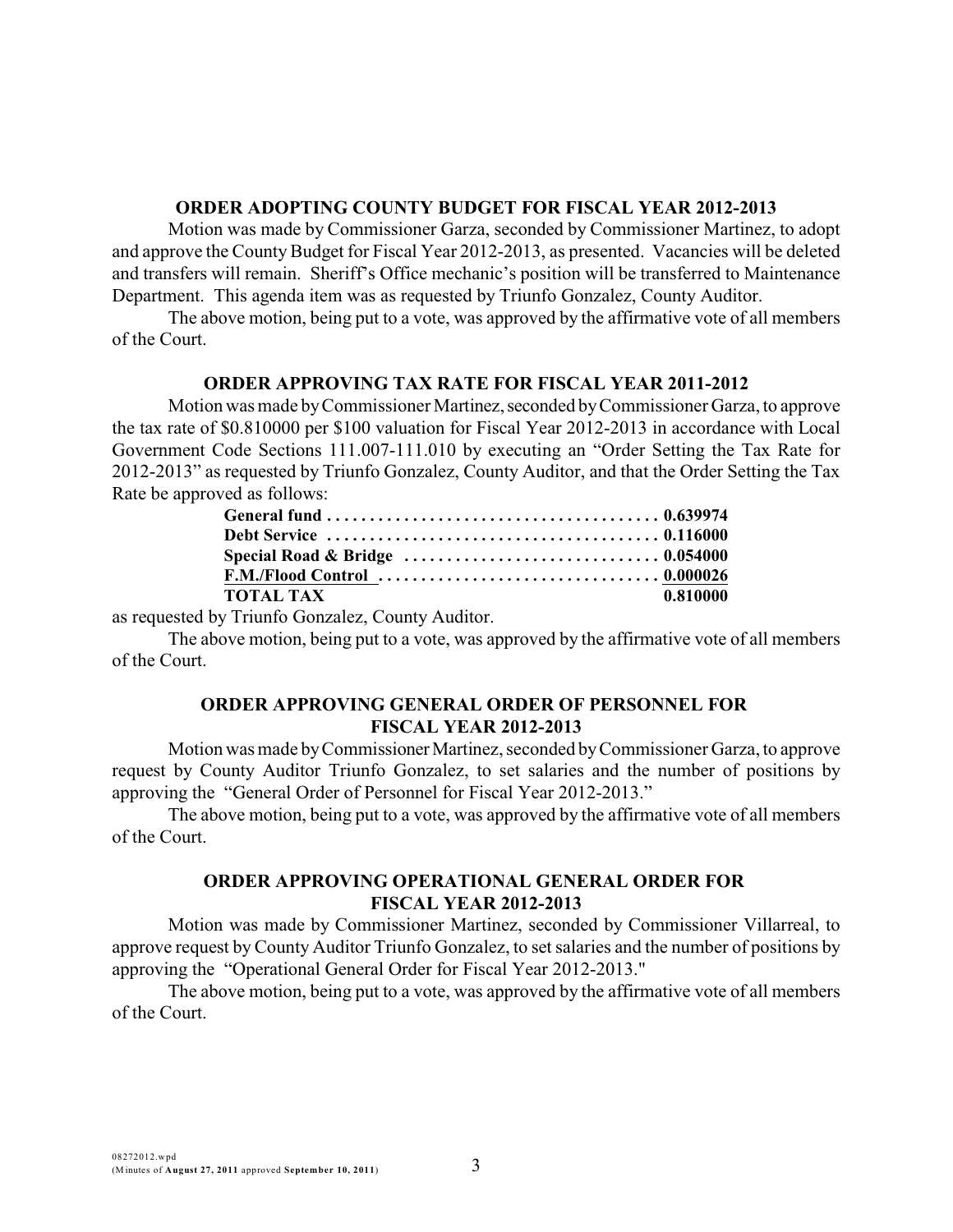# **ORDER AUTHORIZING COUNTY TREASURER AND COUNTY AUDITOR TO CLOSE ALL ACCOUNTS AND MAKE NECESSARY LINE ITEM TRANSFERS**

Motion was made by Commissioner Vela, seconded by Commissioner Villarreal, to authorize the County Treasurer and County Auditor to close all accounts and make all necessary line item transfers as requested by Triunfo Gonzalez, County Auditor.

The above motion, being put to a vote, was approved by the affirmative vote of all members of the Court.

## **COMMISSIONER GARZA WAS EXCUSED FROM COMMISSIONERS COURT DUE TO DOCTOR'S APPOINTMENT**

## **ORDER APPROVING ZAPATA COUNTY FINANCIAL STATEMENTS AND SUPPLEMENTARY INFORMATION FOR YEAR ENDING SEPTEMBER 30, 2011**

Motion was made by Commissioner Martinez, seconded by Commissioner Villarreal, to approve the Zapata County Financial Statements and Supplementary Information for the year ending September 30, 2011 as prepared by Flores Auditing, PLLC as requested by Hon. Joe Rathmell, County Judge.

The above motion, being put to a vote, was approved by the affirmative vote of all members of the Court.

### **ORDER AUTHORIZING COUNTY TREASURER TO SET UP A LEGAL EASE ESCROW ACCOUNT AT FROST BANK UNDER NEW POLICY REGARDING PAYMENT OF FEES AT TIME A MENTAL HEALTH CASE IS FILED**

Motion was made by Commissioner Vela, seconded by Commissioner Villarreal, to authorize the County Treasurer to set-up Legal Ease escrow account at Frost Bank under the new policy regarding payment of fees at the time a mental health case is filed with the Bexar County Clerk's Office, account will be opened with \$1,000.00 as requested by Romeo Salinas, County Treasurer.

The above motion, being put to a vote, was approved by the affirmative vote of all members of the Court.

## **ORDER APPROVING MEMORANDUM OF AGREEMENT BETWEEN ZAPATA COUNTY TECHNICAL AND ADVANCED CENTER, TEXAS A & M INTERNATIONAL UNIVERSITY, LAREDO COMMUNITY COLLEGE, AND TEXAS STATE TECHNICAL COLLEGE UNIVERSITY OF TEXAS HEALTH SCIENCE CENTER REGIONAL CAMPUS**

Motion was made byCommissioner Vela, seconded byCommissioner Martinez, to approve the Memorandum of Agreement between Zapata County Technical and Advanced Education Center, Texas A&M International University, Laredo Community College, and Texas State Technical College University of Texas Health Science Center Regional Campus as requested by Dr. David Brown, Dean ZTAC.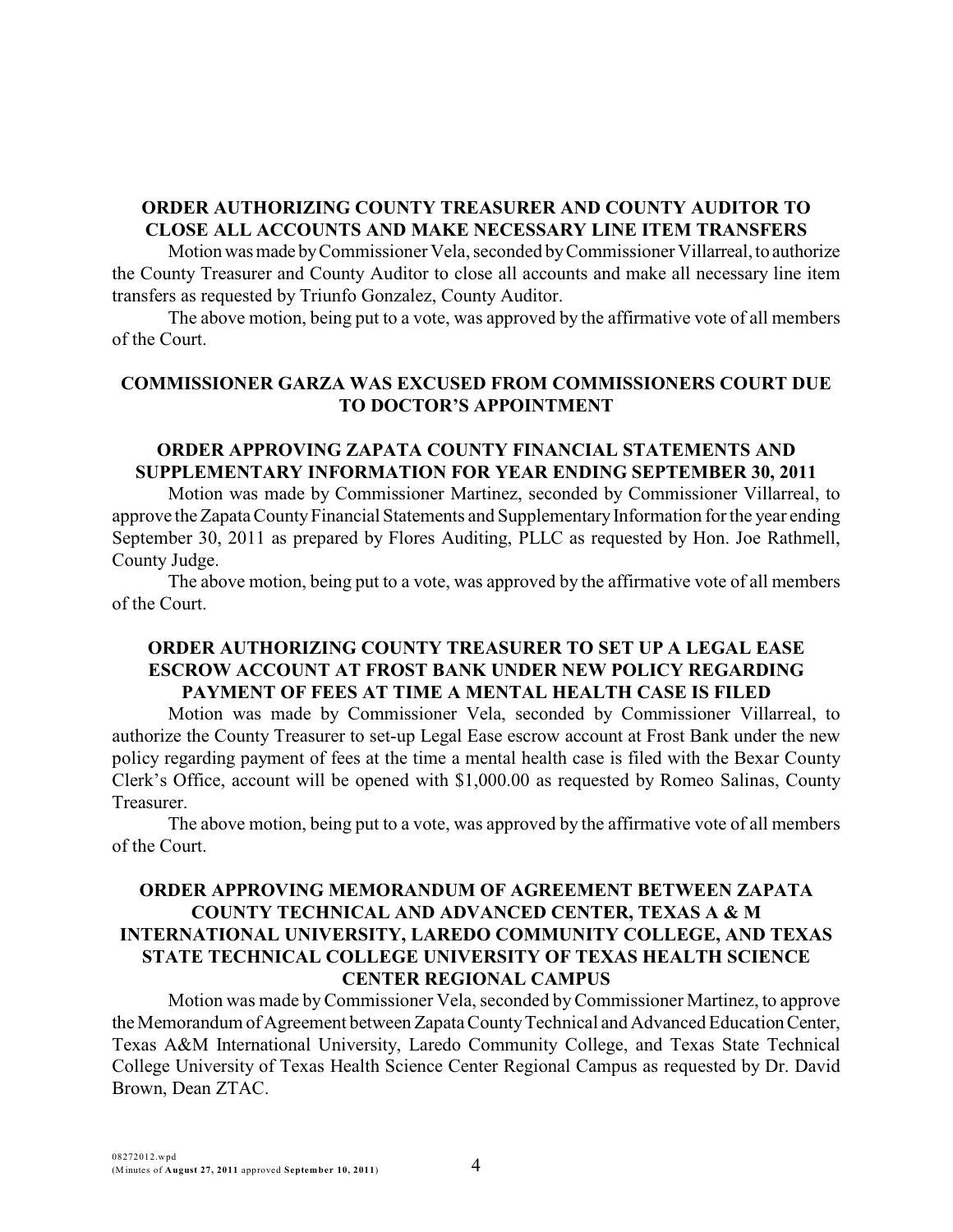The above motion, being put to a vote, was approved by the affirmative vote of all members of the Court.

### **ORDER APPROVING LINE ITEM TRANSFERS**

Motion was made by Commissioner Villarreal, seconded by Commissioner Martinez, to approve the following line item transfers:

| _____<br><b>FROM</b> | District Clerk |                     | 10-450-310 Office Supplies | \$400.00 |
|----------------------|----------------|---------------------|----------------------------|----------|
| <b>TO</b>            | District Clerk | $10-450-427$ Travel |                            | \$400.00 |

to meet budget requirements as requested by Hon. Dora Ramos, District Clerk.

The above motion, being put to a vote, was approved by the affirmative vote of all members of the Court.

Motion was made by Commissioner Villarreal, seconded by Commissioner Martinez, to approve the following line item transfers:

| <b>FROM</b> | Judges Office | 10-400-330 | Fuel/Maintenance                                                            | \$1,500.00 |
|-------------|---------------|------------|-----------------------------------------------------------------------------|------------|
| TO          | Judges Office |            | $10-400-310$ Office Supplies                                                | \$1,500.00 |
|             |               |            | to most budget requirements as requested by Hen. Lee Dethmoll, County Judge |            |

to meet budget requirements as requested by Hon. Joe Rathmell, County Judge.

The above motion, being put to a vote, was approved by the affirmative vote of all members of the Court.

Motion was made by Commissioner Garza, seconded by Commissioner Martinez, to approve the following line item transfer:

| FROM:                                                                      | ZC Museum of History 10-668-481 | Museum Contents Ins. | \$1,000.00 |  |
|----------------------------------------------------------------------------|---------------------------------|----------------------|------------|--|
| TO:                                                                        | ZC Museum of History 10-668-336 | Supplies & Services  | \$1,000.00 |  |
| in order to purchase supplies as requested by Hildegardo E. Flores, Ed. D. |                                 |                      |            |  |

The above motion, being put to a vote, was approved by the affirmative vote of all members of the Court.

## **MOTION WAS MADE BY COMMISSIONER VELA, SECONDED BY COMMISSIONER VILLARREAL, TO ENTER INTO EXECUTIVE SESSION**

## **MOTION WAS MADE BY COMMISSIONER MARTINEZ, SECONDED BY COMMISSIONER VILLARREAL, TO RETURN TO REGULAR SESSION**

# **NO ACTION WAS TAKEN ON REQUEST BY FORTUNATO PAREDES, ESCAMILLA, PONECK & CRUZ, LLP, REGARDING ZAPATA COUNTY SHERIFF'S DEPARTMENT'S DISPUTE WITH M1 SOLUTIONS, INC., (M1 SOLUTIONS) AS TO LAPTOPS AND ACCESSORY EQUIPMENT OWED BY M1 SOLUTIONS TO THE SHERIFF'S DEPARTMENT AND ANY CRIMINAL IMPLICATION THERETO (Executive Session requested pursuant to**